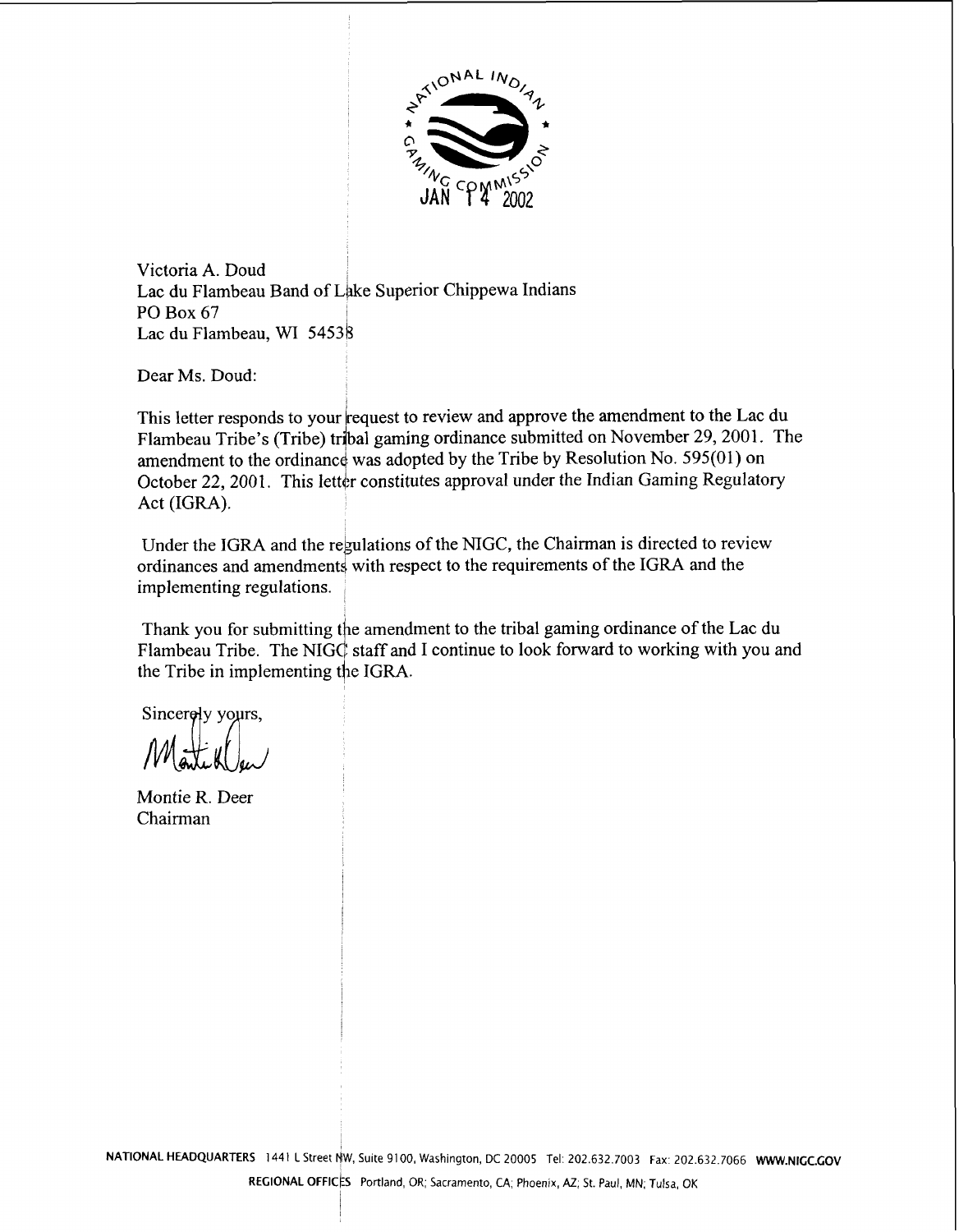### **RESOLUTION NO, 595(01)**

- **WHEREAS,** the Lac du Flambeau Band of Lake Superior Chippewa Indians (Tribe) is a federally-recognized Indian Tribe, organized under a Constitution and By Laws, pursuant to the Act of June 18, 1934, 48 Stat, 984, 25 U.S.C., § 476, as amended; and
- **WHEREAS,** pursuant to Article 111, 51 of the Constitution, the governing body of the Tribe is the Tribal Council; and
- **WHEREAS,** the Tribal Council, pursuant to authority under Article VI, Section 1 of its Constitution, and pursuant to the Indian Gaming Regulatory Act of 1988 (25 U.S.C., 2701, et seq.), adopted a Gaming Control Ordinance, ("Ordinance") which was approved by the Secretary on February 9, 1988, with approved amendments in 1989, 1991, 1993, 1994, 1995, 1996, 1999, and 2000; and
- **WHEREAS,** the Ordinance provides for the Tribal Council to assume the responsibilities of the Gaming Commission, under Chapter 43.803 of the Ordinance; and
- **WHEREAS,** it is in the best interests of the Tribe to amend the Gaming Control Ordinance to separate the duties and responsibilities of the Tribal Council from the duties and responsibilities of the Gaming Commission; and
- **WHEREAS,** the Tribal Council has amended Chapter 43 of its Gaming Control Ordinance to establish a Gaming Commission outside the body of the Tribal Council to assume the duties and responsibilities delegated under this Chapter, (copy attached); now, therefore be it
- **RESOLVED,** by this Council, in Special Session assembled, hereby approves the amendments to Chapter 43 of its Gaming Control Ordinance and respectfully requests the National Indian Gaming Commission to review the same for approval, pursuant to 25 U.S.C., §2710.

### **CERTIFICATION**

I, the undersigned, as Secretary of the Lac du Flambeau Band of Lake Superior Chippewa Indians, a tribal government operating under a Constitution adopted pursuant to Section 16 of the Indian Reorganization Act, 25 U.S.C., s. 476, do hereby certify that the Tribal Council of the Band is composed of twelve members, of whom eight constituting a quorum, were present at a Special Meeting, duly called, noticed, convened and held on the 22nd day of October, 2001, and that the foregoing resolution was duly adopted at said meeting by an affirmative vote of seven members, none against, none abstaining, and that the said resolution has not been rescinded or amended in any way.

Sl<del>ory Allen</del>, Secretary Pro Tem Lac du Flambeau Band of Lake Superior Chippewa Indians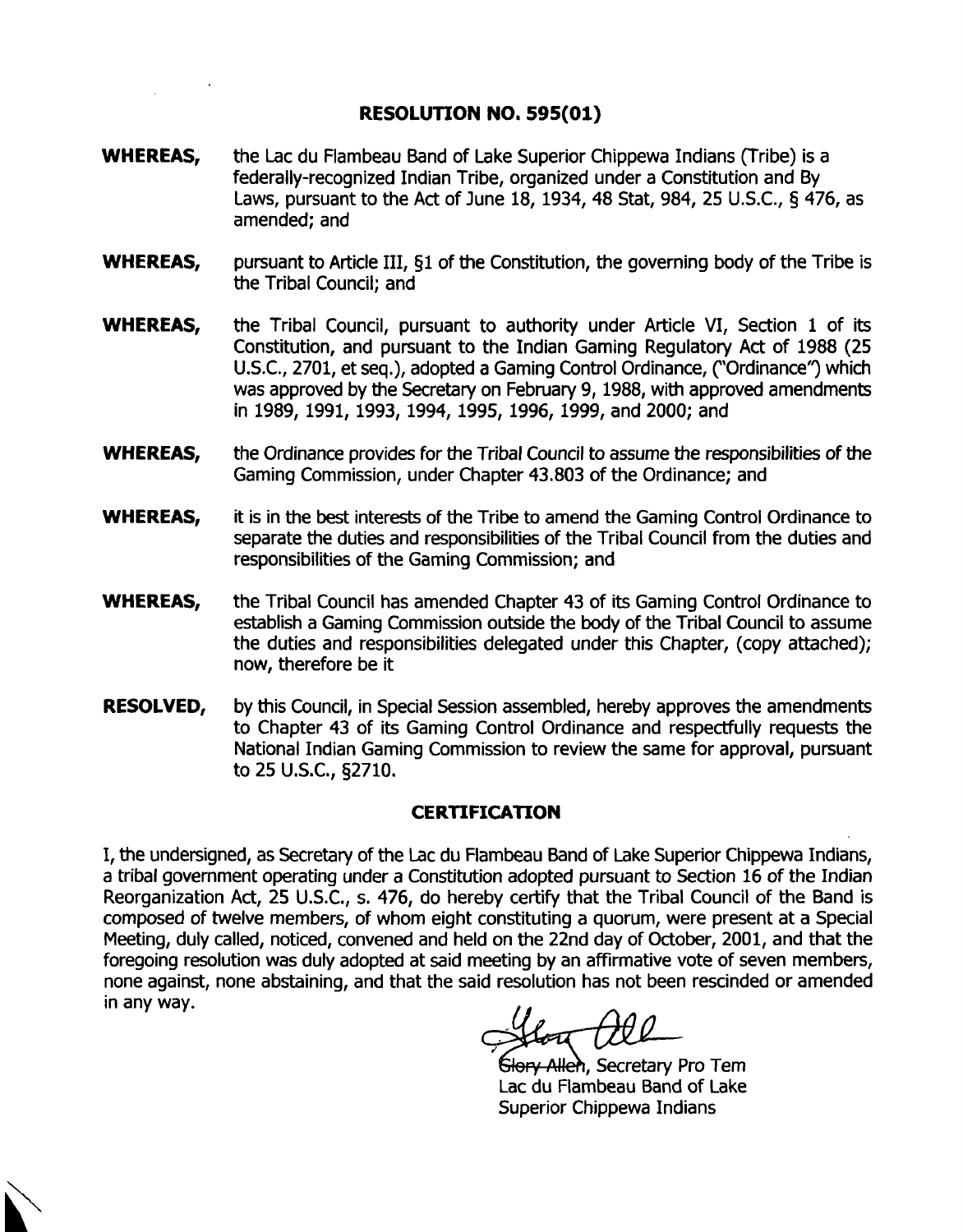# For insertion into Chapter VIII - Gaming Control Ordinance, Section 43.803.

## **Lac du Flambeau Band of Lake Superior Chippewa Indians**

### **GAMING COMMISSION SECTION 43.803**

#### **Chapter VIII CLASS III GAMING**

(1) There is hereby established within the Lac du Flambeau Chippewa Tribe a Tribal Gaming Commission, which shall have the powers and duties specified in this Section 43.803 for the purpose of regulating and policing the conduct of Class I1 and Class 111 casino-style gaming operations on the Lac du Flambeau Chippewa Reservation and on any offsite gaming facilities owned and operated by the Tribe, (Tribal Gaming Establishments), pursuant to this Ordinance, the Tribal Constitution and By-laws, the TribaVState Compact, the Indian Gaming Regulatory Act, (25 U.S.C. §2701, et. seq.)("IGRA") and rules and regulations promulgated thereunder

**(2)** All actions of the Gaming Commission shall have immediate effect, unless otherwise specified by the Gaming Commission, and shall be reported to the Tribal Council pursuant to Section (14)f.(i) herein. To ensure the Commission's activities **are** conducted pursuant to the specific authorities and responsibilities delegated herein, the Tribal Council shall review monthly the Gaming Commission reports submitted pursuant to Section (14)f(i) herein. The Tribal Council shall immediately provide notice to the Commission of any action that is deemed taken outside the scope of its regulatory and enforcement authority and direct such action be reversed or revised accordingly.

**(3)** The Gaming Commission shall be comprised of three members appointed by the Tribal Council or its designee. Each Commissioner shall serve a term of three years, subject to (3)(a) herein, and provided that the initial terms for appointment of the Commissioners shall be staggered, with one Commissioner being appointed as a Secretary to serve a three-year term, one Commissioner being appointed as the Chairperson to serve a two-year term, and one commissioner being appointed as the Vice-chairperson to serve a one-year term. The Council may, by resolution, select such other officers, as it may deem appropriate.

(a) Each Commissioner shall be subject to a six-month introductory period, during which time each will undergo the training necessary to satisfactorily fulfill the duties specified in this Chapter VIII and this Ordinance. At the end of the six-month period, the work performance of each Commissioner shall be evaluated by an independent Commission panel appointed by the Tribal Council. Such panel shall be entitled the Gaming Commission Performance Review Panel, which shall be comprised of individuals knowledgeable and experienced in the field of gaming, the structure and operations of gaming commissions, and gaming enterprises. The evaluations of each Commissioner shall be submitted to the Tribal Council for a final decision within five (5) days as to whether such Commissioner is fit and capable of performing the duties and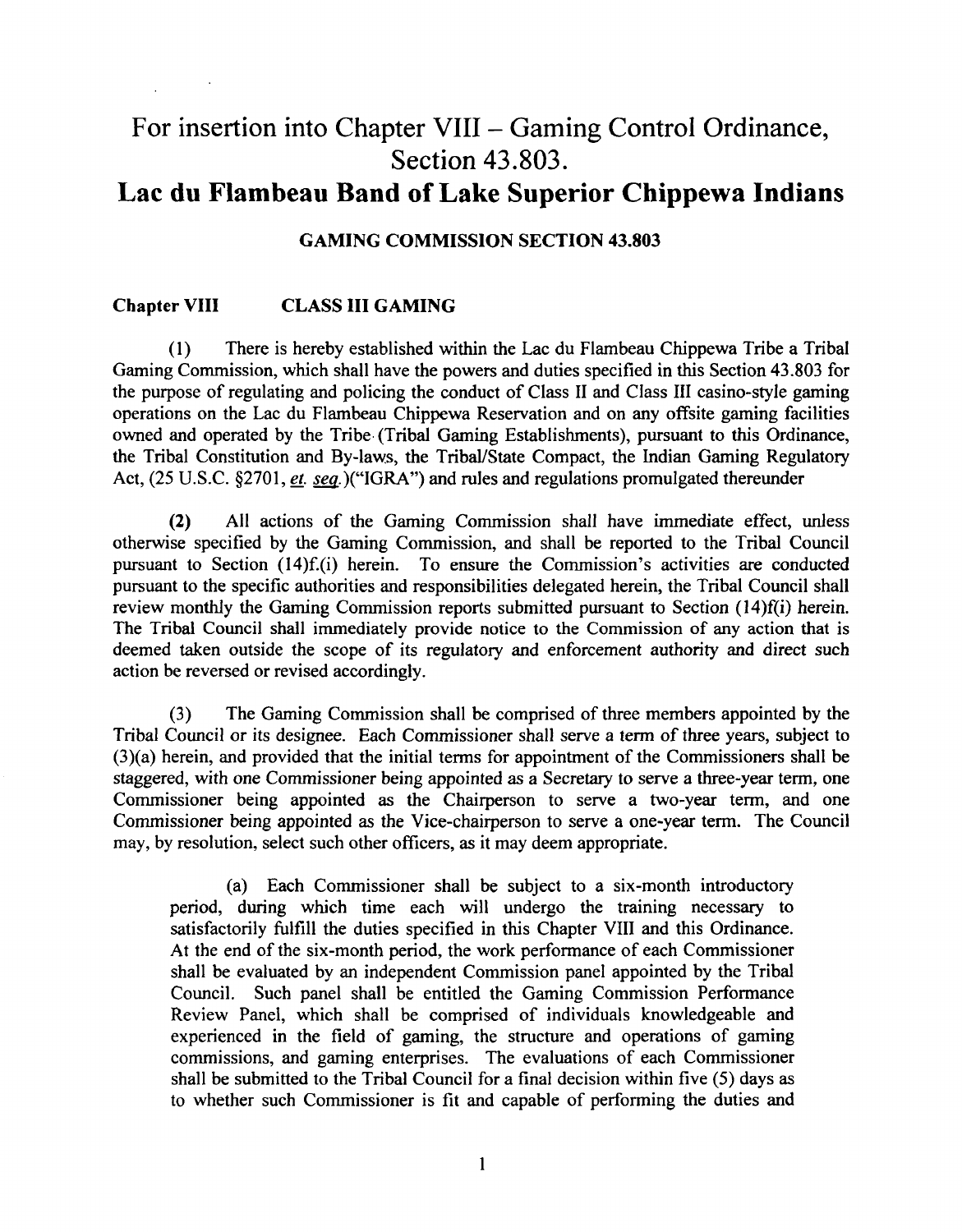responsibilities specified in this Chapter VIII and this Ordinance. The Tribal Council shall make a decision within five (5) days of receipt of such recommendation.

(4) The Commissioners shall have thorough knowledge of the gaming industry and the laws and rules of the National Indian Gaming Commission and the Tribe governing such games. Commissioners are prohibited from being otherwise employed by Class I1 or Class I11 Tribal Gaming Establishments and fiom participating in any gaming in Tribal Gaming Establishments.

**(5)** The Gaming Commission shall hold one regularly-scheduled meeting per month. The Chairperson shall call and conduct Commission meetings. The Secretary shall maintain all minutes and records of the Gaming Commission and provide such minutes and records that are non-licensing related to the Tribal Council on a regular and timely basis, subject to Section 14.f.(i) herein.

*(6)* The primary responsibility of the Commission shall be to enforce this Ordinance and provide direction to the Internal Audit Department and the Licensing and Review Department. The applicable provisions of the Tribal Constitution and by-laws, as amended, and this Ordinance, shall govern the conduct of business of the Gaming Commission.

(7) Each Commissioner shall be compensated at the rate determined by resolution of the Tribal Council.

**(8)** The Commission shall comply with the Lake of the Torches Policy prohibiting nepotism amongst Commissioners and casino employees, casino suppliers and casino vendors.

- (9) A commissioner shall:
- a) be of good moral character;
- b) never have been convicted or entered a plea of *nolo contendere* to, or is under indictment for, any felony or any gaming offense under the laws of Wisconsin or any other state, or the United States, or any crime under the laws of the Tribe, or to any misdemeanor involving dishonesty or moral turpitude;
- c) conduct him or herself so **as** to protect the effective regulation and control of gaming;
- d) avoid any activity that may enhance the dangers of unsuitability, unfair, or illegal practices, methods, or activities in the conduct of gaming;
- e) not have any direct or indirect financial interest in any gaming operation owned and/or operated, or in some manner controlled by the Tribe. For purposes of this Chapter VIII, a direct or indirect financial interest does not apply to the receipt of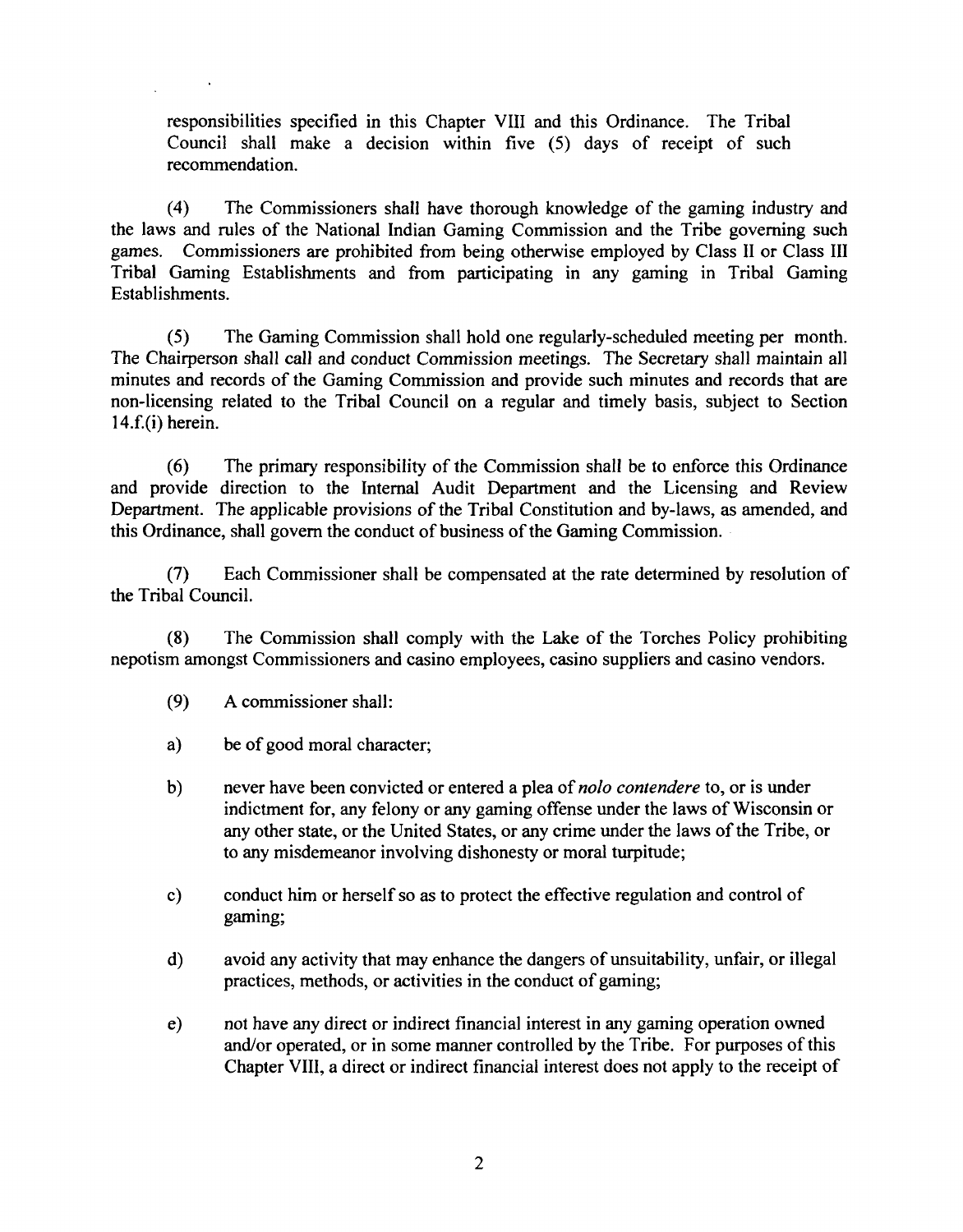per capita payments or an employer/employee relationship with the Tribe or with any of its enterprises.

- **f)** not accept gratuities or any other thing of value fiom any Licensee, vendor, or Applicant.
- g) not use one's official title to conduct personal business;
- h) not use one's position to coerce, threaten, or intimidate a person or group in order to provide a financial benefit or other personal gain to oneself or another person with whom one has family, business, or financial ties, or any other purpose.
- i) not make public any subject matter of a confidential or proprietary nature received in connection with the Commission duties herein, including, but not limited to matters discussed during Commission meetings, and matters protected as confidential under federal, State, or Tribal law or procedure.
- $j$  conduct him or herself so as to protect the integrity of the Tribe and its gaming operations.

(10) A Commissioner may be immediately removed, pursuant to the procedures set forth in Section (15) herein, by the Tribal Council for neglect of duty, malfeasance (unlawful act by a public official), misfeasance, (the doing of a lawful act in an unlawful or improper manner), misconduct (unlawful or dishonest management, willful, improper behavior), for any conduct that threatens the honesty or integrity of the Gaming Commission or the Tribal gaming enterprises, or otherwise violates the letter of intent of this Code, the Compact, IGRA, the regulations promulgated thereunder, the affirmative duties and prohibitions under Section (9) herein, or any other applicable law.

(1 1) Before entering upon the discharge of the duties of his or her position, each Commissioner shall have successfully passed a background investigation and shall be bondable. Whenever the Tribal Council determines that the bond of any Commissioner has become, or is likely to become, invalid or insufficient, the Tribal Council shall require such Commissioner forthwith to renew his or her bond, which shall be approved by the Tribal Council. The cost of any bond given under this Section shall be deemed to be a part of the necessary expenses of the Commission included as a specific line item in such budget.

(12) Any Commissioner who fails to take comply with subsection (1 1) herein and fails to be bondable within 30 days from the date of his or her appointment, or who fails to renew his or her bond with 30 days after it is demanded by the Tribal Council, shall be guilty of neglect of duty and may be removed by the Tribal Council.

(13) The Commission shall employ or retain such personnel as may be necessary to carry out the functions of the Commission with the approval of the Tribal Council, which personnel consists of the Internal Audit Department and the Licensing and Review Department. No person shall be appointed or continue serving as a Commissioner if he or she has any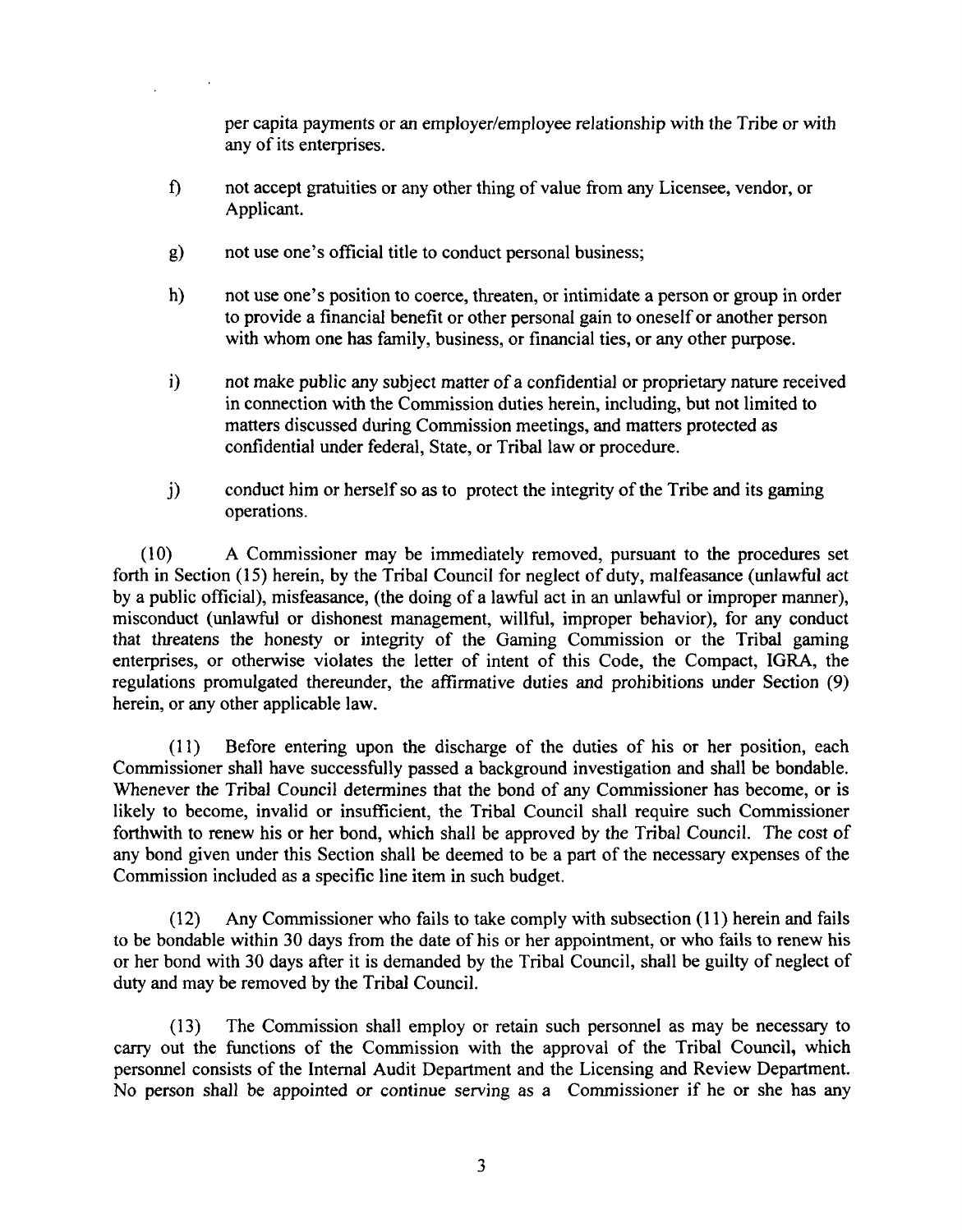personal, business, or legal relationship that a reasonable person would deem a conflict of interest with his or her duties and responsibilities as a Commissioner. Any employee violating these any of these prohibitions shall be subject to removal.

**(14)** The Commission shall have general responsibility for the implementation of this Ordinance subject to approval of the Tribal Council. Its duties include, without limitation, the following:

- a. To conduct all hearings pertaining to civil violations of this Ordinance and rules and regulations promulgated hereunder;
- b. To promulgate such rules and regulations as in its judgment may be necessary to protect or enhance the credibility and integrity of gaming operations authorized by this Ordinance and the regulatory process hereunder; subject to Tribal Council approval.
- c. To provide for the assessment and collection of fees to defiay the operational expenses of the Commission and to assess and collect penalties and fines for the obligation of provisions of this Ordinance and the rules and regulations promulgated hereunder. All such fees, fines and penalties shall be deposited into a segregated fund, with restrictions as deemed appropriate by the Tribal Council.
- d. To ensure, through its designated representatives that gaming operations are conducted pursuant to this Ordinance and pursuant to the existing Minimum Internal Control Standards, receiving and responding to complaints from the public, and conducting such other investigation into the conduct of the gaming activities and operations **as** the Commission deems necessary and proper;
- e. The Tribal Council shall review and rule upon any complaint by a manager or supervisor regarding any investigative procedures of the Commission which may be unnecessarily disruptive of gaming operations. However, the need to inspect and investigate shall be presumed at all times. The disruption of the gaming operations shall be proven by clear and convincing evidence, and establish that:
	- i. The procedures had no reasonable law enforcement purposes; and
	- ii. The procedures were so disruptive so as to unreasonably inhibit gaming operations.
- f. To hold one regularly-scheduled meeting each month. In addition, the Commission Chairman, or two Commissioners, upon **72** hours written notice to each member, may call special meetings.
	- **1.** The Commission shall keep a complete and accurate record of all of its meetings, which records, non-licensing related, shall be provided to the Tribal Council on a monthly basis, or at such other times as may be required by the Tribal Council. Records detailing the number and types of license issued during the previous month and the number and reasons for license denials, suspensions or revocations,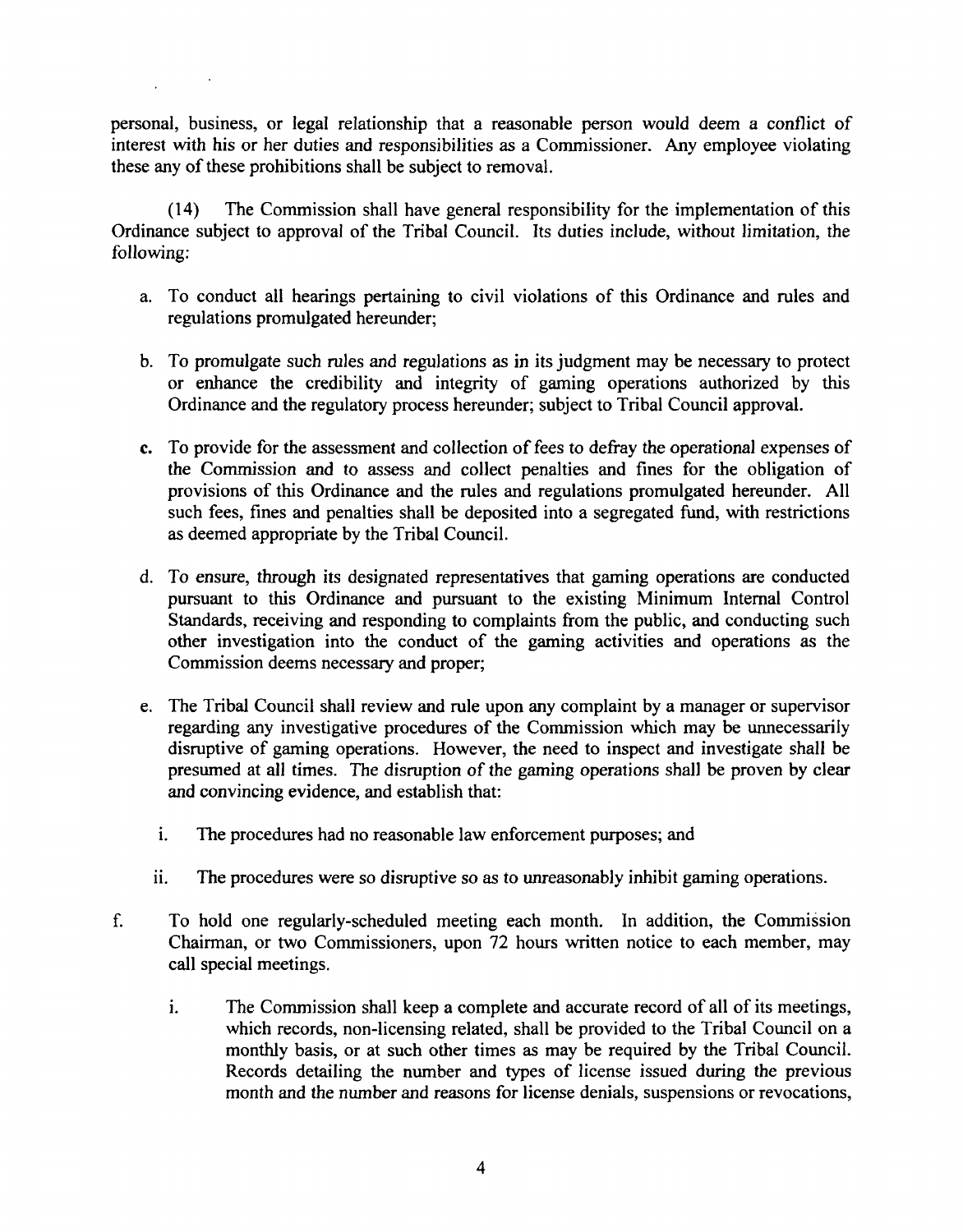however, shall be provided to the Tribal Council. A summary of Commission expenditures incurred during the previous month shall also be included in the monthly report to the Tribal Council.

- ii. A majority of the Commission shall constitute a quorum for the transaction of any business for the performance of any duty, or for the exercise of any power which this Ordinance requires the Commissioners to transact, perform, or exercise en banc.
- g. Upon order of the Commission, one of **the** Commissioners or an administrative law judge designated by the Commissioner, may conduct an adjudicative hearing regarding licensing, suspension, or any other duly-authorized corrective action of the Commissioner, any may make recommendations to the Commission. Such hearings shall be conducted pursuant to rules established by the Commission and approved by the Tribal Council.
	- **1.** The Commissioner or administrative law judge conducting such hearing shall have all powers and rights granted to the Commission in this Section 43.803 and the rules promulgated hereunder.
	- $\ddot{\mathbf{i}}$ . The record made at the time of the hearing shall be reviewed by the Commission, or a majority thereof, and the findings and decision of the majority of the Commission shall constitute the Order of the Commission in such case.
- h. To maintain records which are separate and distinct fiom the records of any other Tribal Commission or Tribal gaming facility. Such records shall be available for inspection, **as**  authorized by the Tribal Constitution and By-Laws and this Section 43.803, **and** shall accurately reflect all Commission proceedings, except that all records of the Commission relating to the licensing and investigation of individuals and information regarding the number and reasons for license denials, suspensions, or revocations, shall be protected fiom public disclosure, except that records detailing the number and types of licenses shall be included in the records available for inspection by the Tribal Council.
- **1.** To file a written annual report with the Tribal Council on or before June 1<sup>st</sup> of each year and such additional reports as the Tribal Council may require. The annual report shall include a statement of receipts and disbursements by the Commission, actions taken by the Commission, and any additional information and recommendations which the Commission may deem consistent with this Section 43.803 or which the Tribal Council may require.
- j. To develop rules and regulations under which all Class **I1** and Class **111** gaming within Tribal Gaming facilities shall be conducted, including, but not limited to rules and standards for the investigation and licensure of gaming suppliers, vendors, Key Employees, Primary Management Officials, as defined under Section 43.802 of this Ordinance, of Tribal gaming facilities, including an appropriate licensing fee schedule, subject to Tribal Council approval. Such rules and regulations shall be interpreted so as to provide for direct cooperation with the Chief Executive Officer to ensure the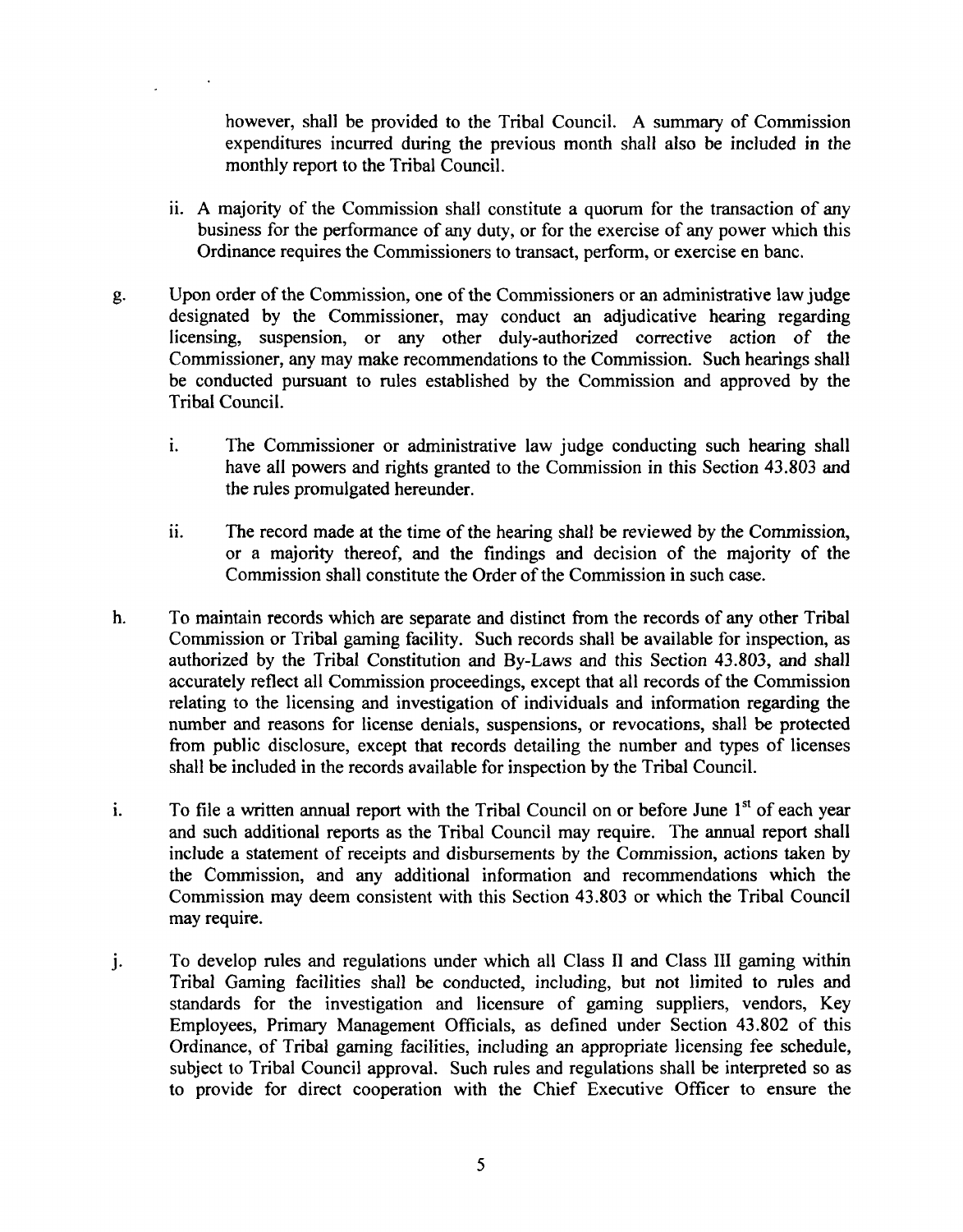prevention of practices detrimental to the public interest and for the best interests of honest casino-style gambling. Such rules and regulations shall be subject to Tribal Council approval.

- **k.** To investigate alleged violations of this Ordinance or the rules of the Commission and to take appropriate corrective action, pursuant to such rules, against a licensee for a violation, or institute appropriate legal action for enforcement, or both.
- 1. To require that all records of any licensee pertaining to any gaming or the supplying of any material or devices for any gaming conducted pursuant to this Ordinance, shall be kept in such a manner as to be immediately accessible to the Commission, but protected from public disclosure.
- m. To require that any licensee involved in the management of gaming operations through an outside consulting firm or the supplying of gaming devices submit to the Commission full financial statements, list of stockholders and other persons or entities having any interest in the gaming activities of each licensee, and any other information the Commission considers necessary in order to effectively administer this Ordinance and all rules, regulations, orders, and final decisions promulgated thereunder.
- n. To issue subpoenas for the attendance of witnesses and subpoenas duces tecum for the production of books, records and other pertinent documents, and to administer oaths and aflirmations to the witnesses, when, in the judgment of the Commission, it is necessary to do so. Such orders may be enforced through suspension or revocation of licensure or permits or by petition to the tribal court that the person so ordered be held in contempt of court for non-compliance.
- o. To suspend, revoke, or restrict licenses, or to require the removal of a licensee or an employee of a licensee from a Tribal gaming facility for a violation of this Ordinance or a Commission rule or order or for engaging in a fraudulent criminal practice, and to impose civil penalties of up to \$5,000 against individuals and up to \$10,000, or an amount equal to the daily gross receipts, whichever is larger, against licensees. Such actions shall be subject to due process of law and proper administrative procedures developed by the Commission and approved by the Tribal Council
- p. To eject or exclude or authorize the ejection or exclusion of any person from Tribal gaming facilities where such person is in violation of this Ordinance, rules and regulations promulgated thereunder, or final orders of the Commission, or where such person's conduct or reputation is such that his or her presence within the Tribal gaming facilities may call into question the honesty and integrity of the gaming operations or interfere with the orderly conduct thereof, subject to approval of the Tribal Council. Such authority to eject or exclude, or authority to eject or exclude, shall not be interpreted as to prohibit the Chief Executive Officer from authorizing such ejection or exclusion pursuant to his or her delegated authority.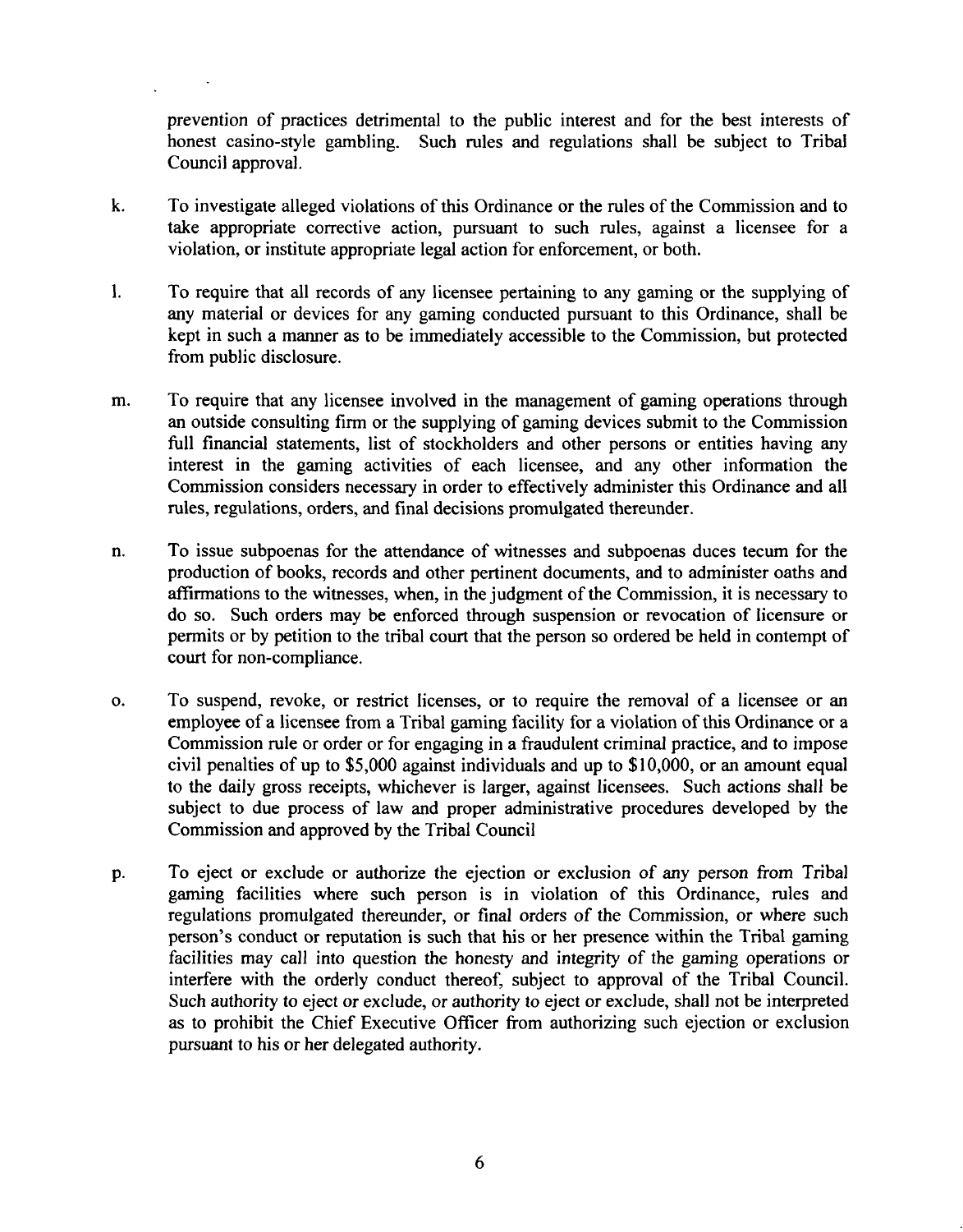To establish minimum levels of insurance to be maintained by licensees, subject to q. approval of the Tribal Council.

 $\chi$   $\rightarrow$ 

- To take any other action deemed necessary or appropriate to enforce this Ordinance and r. rules and regulations promulgated hereunder.
- To seek and receive assistance of the Wisconsin Department of Justice or other S. appropriate state agencies and the Federal Bureau of Investigation or other appropriate federal agencies in conducting background investigations of vendors, suppliers, Key Employees, or Primary Management Officials, and applicants in fulfilling its responsibilities under this Ordinance. Costs incurred by a state or federal agency as a result of such assistance shall be paid by the Commission.
- To prepare, for submission to the Tribal Council and the Casino(s), an annual budget by  $t_{\cdot}$ June  $1<sup>st</sup>$  of each year, which review and approval shall be conducted pursuant to Article **IX** of the Tribe's Constitution.
- Discrepancies shall be handled through procedures adopted by Tribal Council resolution u. in a document entitled "Conducting a Gaming Commission Observation."
- To review the policies and procedures to ensure compliance with IGRA, the System of  $\mathbf{v}$ . Internal Controls, the Tribal Minimum Control Standards, this Gaming Control Ordinance, the TribaVState Gaming Compact, and the rules promulgated thereunder.
- Review drug testing results for purposes of conducting background investigations for the w. issuance and renewal of gaming licenses authorized under this Ordinance. For purposes of this Ordinance, "drug testing results" shall only include that specific test result necessary to make a licensing decision.
- To fulfill all duties of the "Tribal Official" as identified in the TribaYState Gaming  $\mathbf{x}$ . Compact and the Tribal Minimum Control Standards; and,
- To facilitate all correspondence to and fiom the State and federal gaming regulatory y. agencies regarding regulations and licensing.
- **2.**  To maintain and keep a current record of new developments in the area of Indian gaming.
- **aa.**  To obtain and publish a summary of federal revenue laws relating to gaming and to ensure compliance with the same.
- bb. To consult with and make recommendations to the Tribal Council regarding changes in tribal gaming laws and policies.
- cc. Upon prior explicit approval of the Tribal Council, to employ such advisors as it may deem necessary. Advisors may include, but shall not be limited to, law enforcement